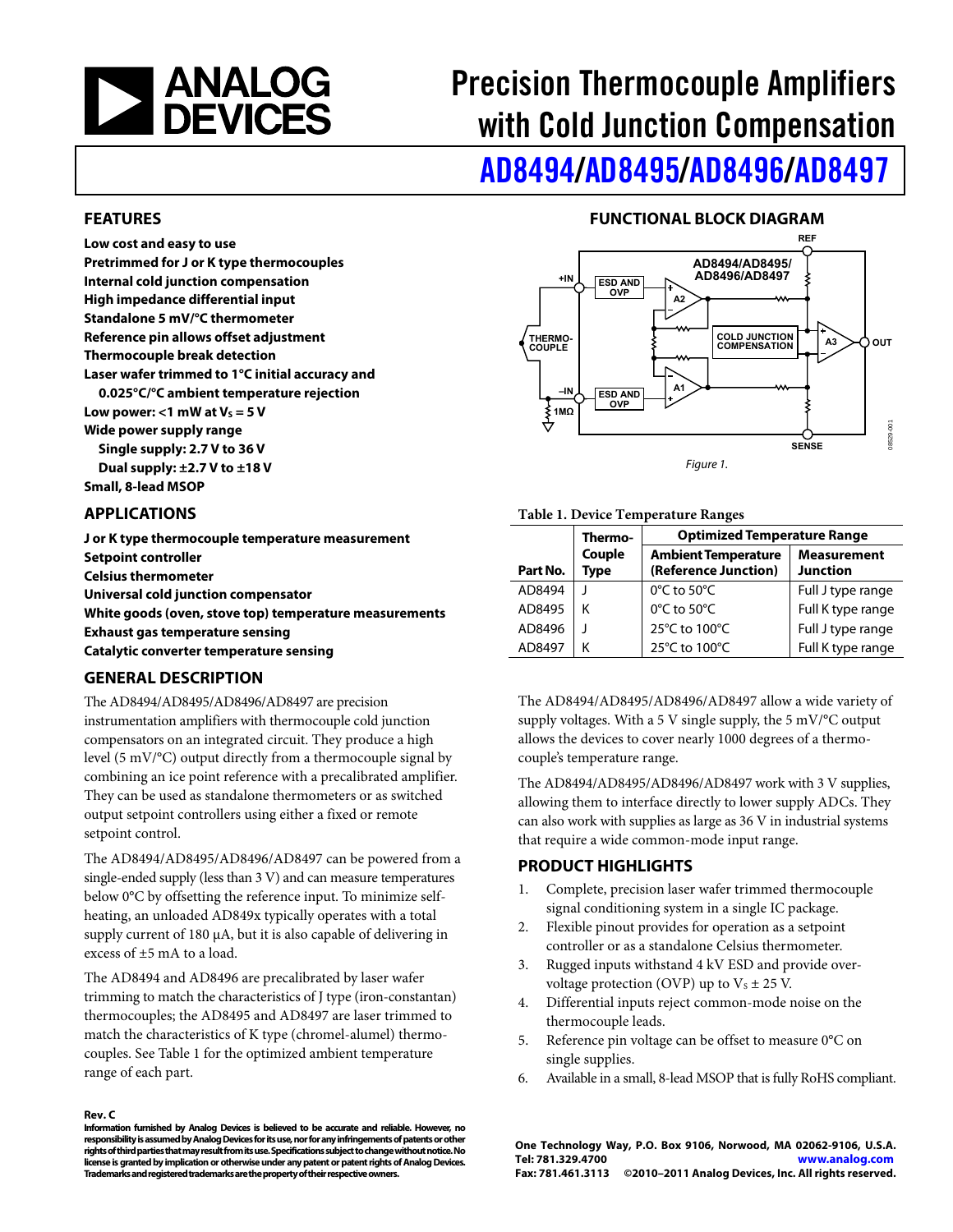## <span id="page-1-0"></span>TABLE OF CONTENTS

#### **REVISION HISTORY**

| $6/11$ —Rev. B to Rev. C |  |
|--------------------------|--|
|                          |  |

#### **4/11—Rev. A to Rev. B**

#### **10/10—Rev. 0 to Rev. A**

| Changes to Linearity Error of the Thermocouple Section 12 |  |
|-----------------------------------------------------------|--|
| Changes to Ambient Temperature Sensor Section  14         |  |
|                                                           |  |

#### **7/10—Revision 0: Initial Version**

| AD8494/AD8495/AD8496/AD8497 Architecture 11     |  |
|-------------------------------------------------|--|
|                                                 |  |
| Recommendations for Best Circuit Performance 13 |  |
|                                                 |  |
|                                                 |  |
|                                                 |  |
|                                                 |  |
|                                                 |  |
| Reference Pin Allows Offset Adjustment 15       |  |
|                                                 |  |
|                                                 |  |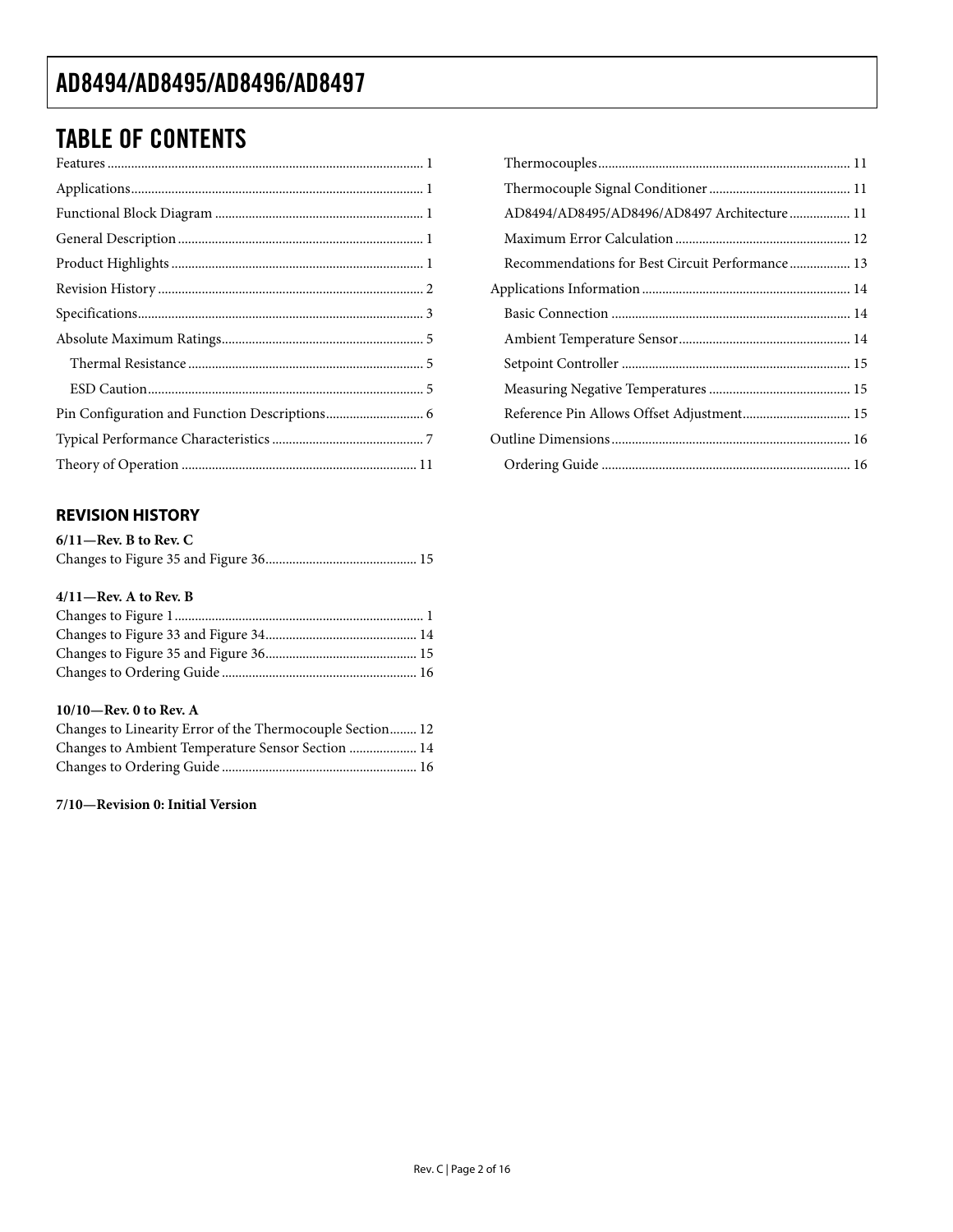### <span id="page-2-0"></span>SPECIFICATIONS

 $+V_S = 5$  V,  $-V_S = 0$  V,  $V_{+IN} = V_{-IN} = 0$  V,  $V_{REF} = 0$  V,  $T_A = T_{RI} = 25$ °C,  $R_L = 100$  k $\Omega$ , unless otherwise noted. Specifications do not include gain and offset errors of the thermocouple itself.  $T_A$  is the ambient temperature at the AD849x;  $T_{RI}$  is the thermocouple reference junction temperature;  $\mathrm{T}_{\mathrm{MI}}$  is the thermocouple measurement junction temperature.

#### **Table 2.**

<span id="page-2-1"></span>

|                                      |                                                         | A Grade        |              | C Grade      |                |              |              |                |
|--------------------------------------|---------------------------------------------------------|----------------|--------------|--------------|----------------|--------------|--------------|----------------|
| <b>Parameter</b>                     | <b>Test Conditions/Comments</b>                         | Min            | <b>Typ</b>   | <b>Max</b>   | Min            | <b>Typ</b>   | <b>Max</b>   | Unit           |
| TEMPERATURE ACCURACY                 |                                                         |                |              |              |                |              |              |                |
| <b>Initial Accuracy</b>              |                                                         |                |              |              |                |              |              |                |
| AD8494/AD8495                        | $T_A = T_{RI} = T_{MI} = 25^{\circ}C$                   |                |              | 3            |                |              | $\mathbf{1}$ | °C             |
| AD8496/AD8497                        | $T_A = T_{RJ} = 60^{\circ}$ C, $T_{MJ} = 175^{\circ}$ C |                |              | 3            |                |              | 1.5          | °C             |
| Ambient Temperature                  |                                                         |                |              |              |                |              |              |                |
| Rejection <sup>1</sup>               |                                                         |                |              |              |                |              |              |                |
| AD8494/AD8495                        | $T_A = T_{RJ} = 0$ °C to 50°C                           |                |              | 0.05         |                |              | 0.025        | °C/°C          |
| AD8496/AD8497                        | $T_A = T_{RJ} = 25^{\circ}C$ to 100°C                   |                |              | 0.05         |                |              | 0.025        | °C/°C          |
| Gain Error <sup>2, 3</sup>           | $V_{\text{OUT}} = 0.125 \text{ V}$ to 4.125 V           |                |              |              |                |              |              |                |
| AD8494/AD8495                        |                                                         |                |              | 0.3          |                |              | 0.1          | $\%$           |
| AD8496/AD8497                        |                                                         |                |              | 0.3          |                |              | 0.1          | $\%$           |
| <b>Transfer Function</b>             |                                                         |                | 5            |              |                | 5            |              | mV/°C          |
| <b>INPUTS</b>                        |                                                         |                |              |              |                |              |              |                |
| Input Voltage Range                  |                                                         | $-V_s - 0.2$   |              | $+V_5 - 1.6$ | $-V_S - 0.2$   |              | $+V_s - 1.6$ | $\mathsf{V}$   |
| Overvoltage Range                    |                                                         | $+V_s - 25$    |              | $-VS + 25$   | $+V_s - 25$    |              | $-VS + 25$   | v              |
| Input Bias Current <sup>4</sup>      |                                                         |                | 25           | 50           |                | 25           | 50           | nA             |
| Input Offset Current                 |                                                         |                |              | 1.5          |                |              | 0.5          | nA             |
| Common-Mode Rejection                | $V_{CM}$ = 0 V to 3 V                                   |                |              | $\mathbf{1}$ |                |              | 0.3          | °C/V           |
| Power Supply Rejection               | $+V_s = 2.7 V$ to 5 V                                   |                |              | 0.5          |                |              | 0.5          | $\degree$ C/V  |
| <b>NOISE</b>                         |                                                         |                |              |              |                |              |              |                |
| <b>Voltage Noise</b>                 | $f = 0.1$ Hz to 10 Hz, T <sub>A</sub> = 25°C            |                | 0.8          |              |                | 0.8          |              | µV p-p         |
| <b>Voltage Noise Density</b>         | $f = 1$ kHz, $T_A = 25^{\circ}C$                        |                | 32           |              |                | 32           |              | $nV/\sqrt{Hz}$ |
| <b>Current Noise Density</b>         | $f = 1$ kHz, $T_A = 25^{\circ}C$                        |                | 100          |              |                | 100          |              | $fA/\sqrt{Hz}$ |
| REFERENCE INPUT                      |                                                         |                |              |              |                |              |              |                |
| Input Resistance                     |                                                         |                | 60           |              |                | 60           |              | kΩ             |
| <b>Input Current</b>                 |                                                         |                | 25           |              |                | 25           |              | μA             |
| Voltage Range                        |                                                         | $-VS$          |              | $+VS$        | $-VS$          |              | $+VS$        | V              |
| Gain to Output                       |                                                         |                | $\mathbf{1}$ |              |                | $\mathbf{1}$ |              | V/V            |
| <b>OUTPUT</b>                        |                                                         |                |              |              |                |              |              |                |
| Output Voltage Range                 |                                                         | $-V_s + 0.025$ |              | $+V_S - 0.1$ | $-V_s + 0.025$ |              | $+V_s - 0.1$ | ٧              |
| Short-Circuit Current <sup>5</sup>   |                                                         |                | 7            |              |                | 7            |              | mA             |
| <b>DYNAMIC RESPONSE</b>              |                                                         |                |              |              |                |              |              |                |
| -3 dB Bandwidth                      |                                                         |                |              |              |                |              |              |                |
| AD8494                               |                                                         |                | 30           |              |                | 30           |              | kHz            |
| AD8495/AD8497                        |                                                         |                | 25           |              |                | 25           |              | kHz            |
| AD8496                               |                                                         |                | 31           |              |                | 31           |              | kHz            |
| Settling Time to 0.1%                | 4 V output step                                         |                |              |              |                |              |              |                |
| AD8494                               |                                                         |                | 36           |              |                | 36           |              | $\mu$ s        |
| AD8495/AD8497                        |                                                         |                | 40           |              |                | 40           |              | μs             |
| AD8496                               |                                                         |                | 32           |              |                | 32           |              | μs             |
| POWER SUPPLY                         |                                                         |                |              |              |                |              |              |                |
| Operating Voltage Range <sup>6</sup> |                                                         |                |              |              |                |              |              |                |
| Single Supply                        |                                                         | 2.7            |              | 36           | 2.7            |              | 36           | $\sf V$        |
| Dual Supply                          |                                                         | $\pm 2.7$      |              | ±18          | ±2.7           |              | ±18          | ٧              |
| Quiescent Current                    |                                                         |                | 180          | 250          |                | 180          | 250          | μA             |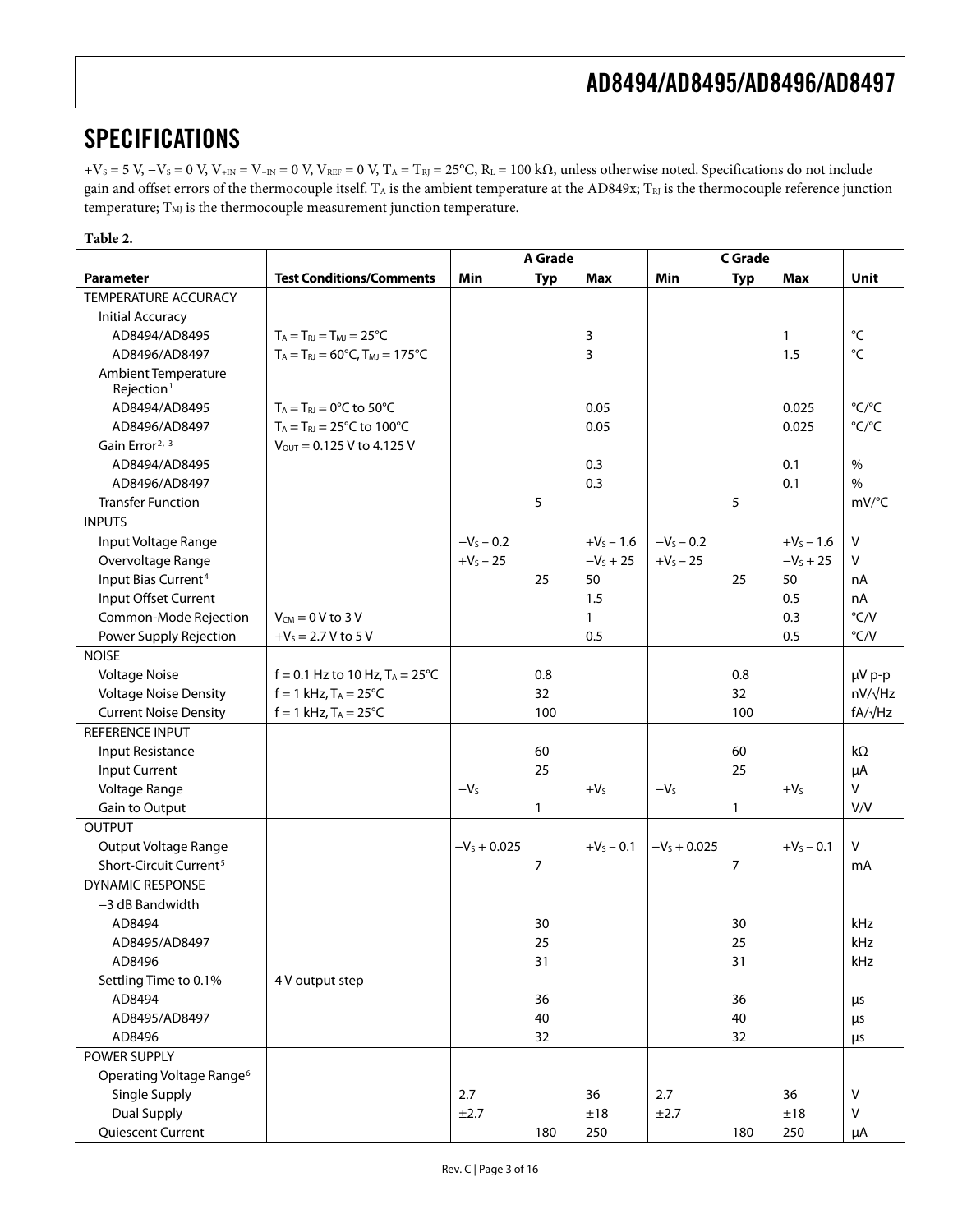<span id="page-3-0"></span>

|                        |                                 | A Grade |            | C Grade |       |     |        |               |
|------------------------|---------------------------------|---------|------------|---------|-------|-----|--------|---------------|
| <b>Parameter</b>       | <b>Test Conditions/Comments</b> | Min     | <b>Typ</b> | Max     | Min   | Typ | Max    | Unit          |
| TEMPERATURE RANGE (TA) |                                 |         |            |         |       |     |        |               |
| Specified Performance  |                                 |         |            |         |       |     |        |               |
| AD8494/AD8495          |                                 | U       |            | 50      |       |     | 50     | $\circ$       |
| AD8496/AD8497          |                                 | 25      |            | 100     | 25    |     | 100    | $\mathcal{C}$ |
| Operational            |                                 | $-40$   |            | $+125$  | $-40$ |     | $+125$ | $\sim$        |

<sup>1</sup> Ambient temperature rejection specifies the change in the output measurement (in °C) for a given change in temperature of the cold junction. For the AD8494 and AD8495, ambient temperature rejection is defined as the slope of the line connecting errors calculated at 0°C and 50°C ambient temperature. For the AD8496 and AD8497, ambient temperature rejection is defined as the slope of the line connecting errors calculated at 25°C and 100°C ambient temperature.

<sup>2</sup> Error does not include thermocouple gain error or thermocouple nonlinearity.

3 With a 100 kΩ load, measurement junction temperatures beyond approximately 880°C for the AD8494 and AD8496 and beyond approximately 960°C for the AD8495 and AD8497 require supply voltages larger than 5 V or a negative voltage applied to the reference pin. Measurement junction temperatures below 5°C require either a positive offset voltage applied to the reference pin or a negative supply.

<sup>4</sup> Input stage uses PNP transistors, so bias current always flows out of the part.

 $^5$  Large output currents can increase the internal temperature rise of the part and contribute to cold junction compensation (CJC) error.<br> $^6$  Unhalanced supplies can also be used. Care should be taken that the common-m

<sup>6</sup> Unbalanced supplies can also be used. Care should be taken that the common-mode voltage of the thermocouple stays within the input voltage range of the part.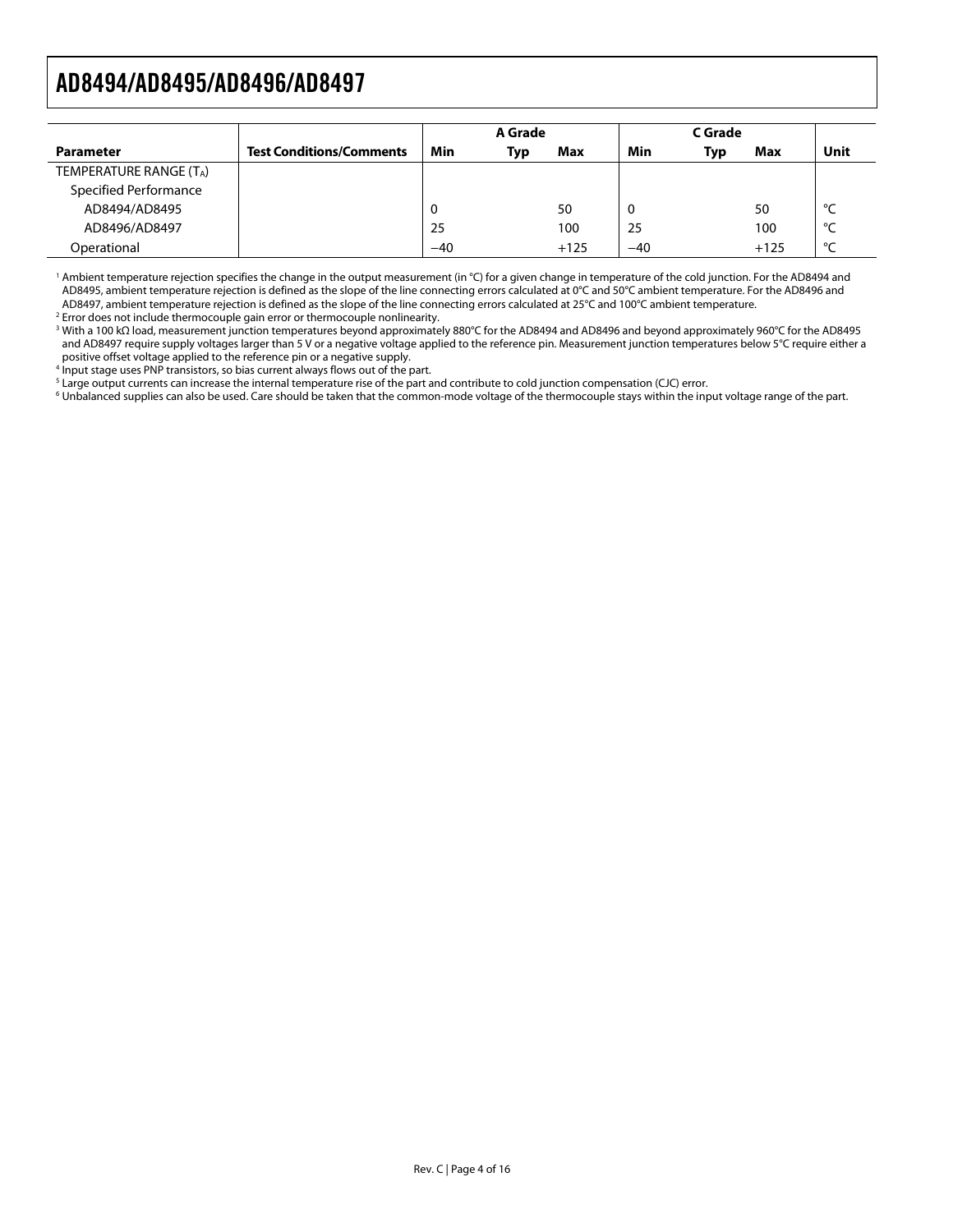### <span id="page-4-0"></span>ABSOLUTE MAXIMUM RATINGS

#### **Table 3.**

| <b>Parameter</b>                             | Rating                              |
|----------------------------------------------|-------------------------------------|
| Supply Voltage                               | ±18V                                |
| Maximum Voltage at -IN or +IN                | $+V_5 - 25V$                        |
| Minimum Voltage at -IN or +IN                | $-Vs + 25V$                         |
| <b>REF Voltage</b>                           | $\pm V_5$                           |
| <b>Output Short-Circuit Current Duration</b> | Indefinite                          |
| Storage Temperature Range                    | $-65^{\circ}$ C to $+150^{\circ}$ C |
| Operating Temperature Range                  | $-40^{\circ}$ C to $+125^{\circ}$ C |
| Maximum IC Junction Temperature              | $140^{\circ}$ C                     |
| <b>FSD</b>                                   |                                     |
| Human Body Model                             | 4.5 kV                              |
| Field-Induced Charged Device Model           | $1.5$ kV                            |

Stresses above those listed under Absolute Maximum Ratings may cause permanent damage to the device. This is a stress rating only; functional operation of the device at these or any other conditions above those indicated in the operational section of this specification is not implied. Exposure to absolute maximum rating conditions for extended periods may affect device reliability.

#### **THERMAL RESISTANCE**

 $\theta_{JA}$  is specified for a device on a 4-layer JEDEC PCB in free air.

#### **Table 4.**

| Package            | $\bm{\theta}_{JA}$ | Unit |
|--------------------|--------------------|------|
| 8-Lead MSOP (RM-8) | 135                | °C/W |

#### **ESD CAUTION**



ESD (electrostatic discharge) sensitive device. Charged devices and circuit boards can discharge without detection. Although this product features patented or proprietary protection circuitry, damage may occur on devices subjected to high energy ESD. Therefore, proper ESD precautions should be taken to avoid performance degradation or loss of functionality.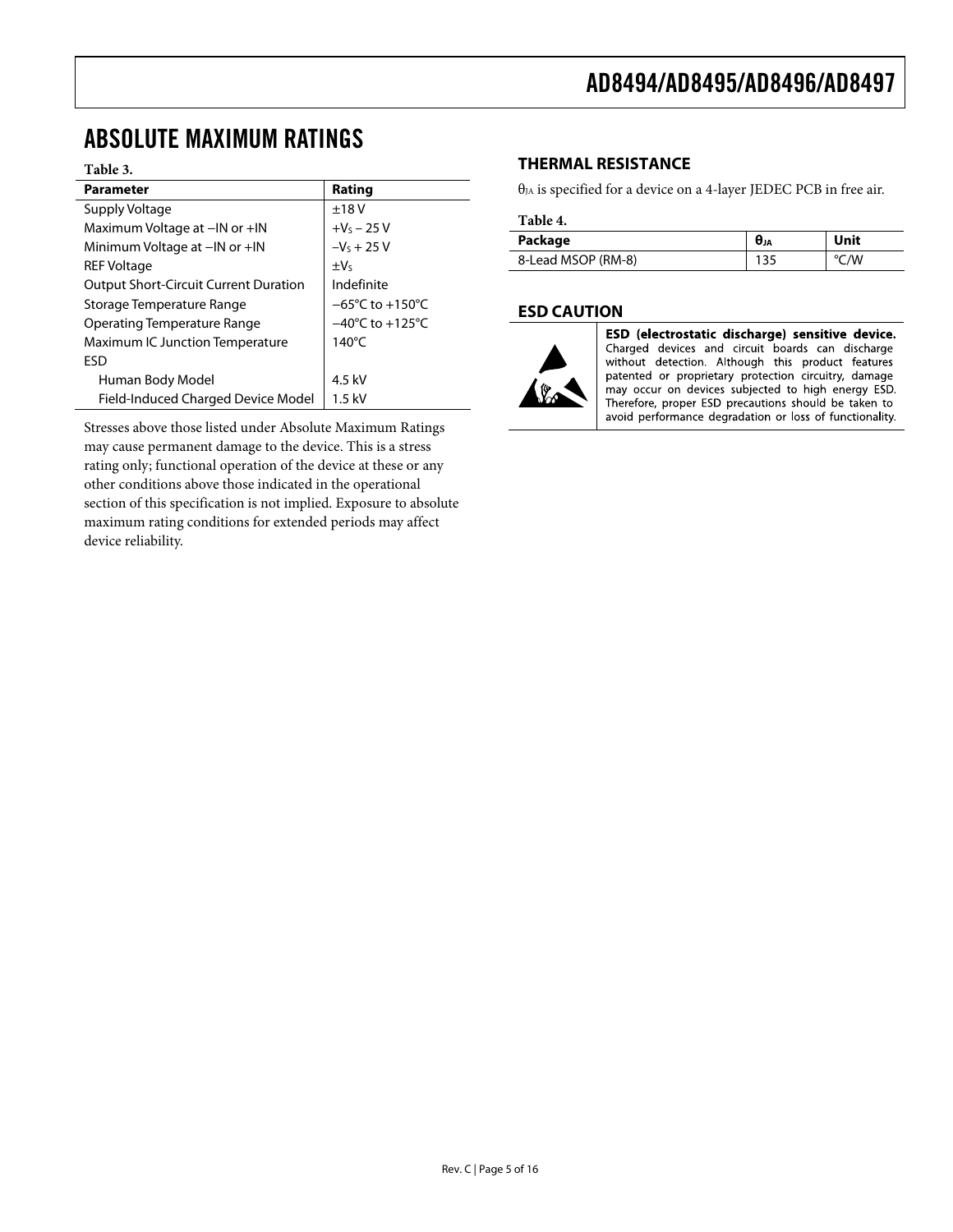### <span id="page-5-0"></span>PIN CONFIGURATION AND FUNCTION DESCRIPTIONS



#### **Table 5. Pin Function Descriptions**

| Pin No. | <b>Mnemonic</b> | <b>Description</b>                                                                                |
|---------|-----------------|---------------------------------------------------------------------------------------------------|
|         | $-IN$           | Negative Input.                                                                                   |
|         | <b>REF</b>      | Reference. This pin must be driven by low impedance.                                              |
|         | $-Vs$           | Negative Supply.                                                                                  |
|         | <b>NC</b>       | No Connect.                                                                                       |
|         | <b>SENSE</b>    | Sense Pin. In measurement mode, connect to output; in setpoint mode, connect to setpoint voltage. |
| 6       | OUT             | Output.                                                                                           |
|         | $+VS$           | Positive Supply.                                                                                  |
| 8       | $+IN$           | Positive Input.                                                                                   |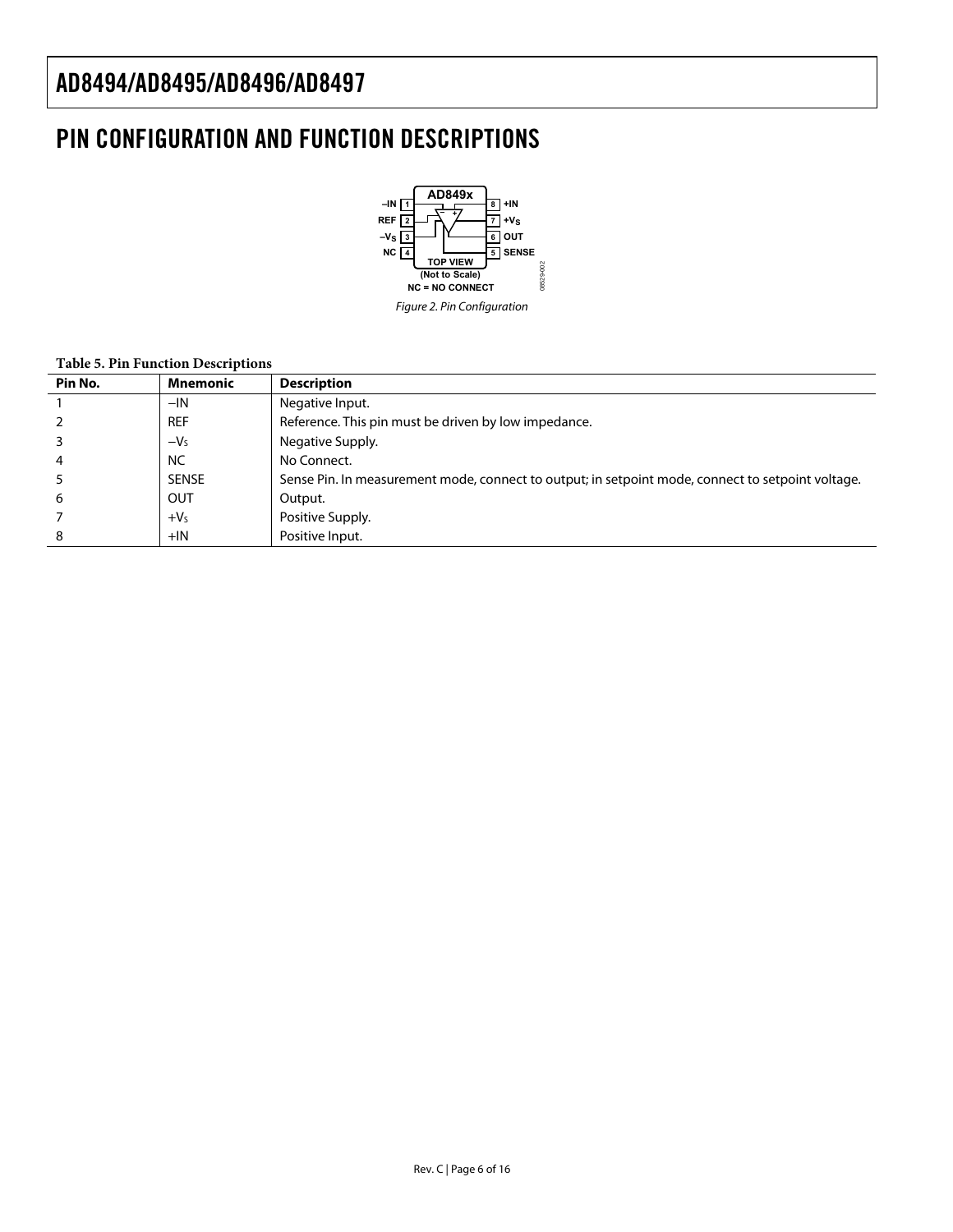### <span id="page-6-0"></span>TYPICAL PERFORMANCE CHARACTERISTICS

 $T_A = 25^{\circ}C$ ,  $+V_s = 5 V$ ,  $R_L = \infty$ , unless otherwise noted.

<span id="page-6-1"></span>

Figure 5. Frequency Response



Figure 6. Output Response to Open Thermocouple, −IN Connected to Ground Through a 1 MΩ Resistor



Figure 7. Input Common-Mode Voltage Range vs. Output Voltage,  $+V_S = 5 V$ ,  $V_{REF} = 0 V$ , and  $V_{REF} = 2.5 V$ 



Figure 8. Input Bias Current and Input Offset Current vs. Temperature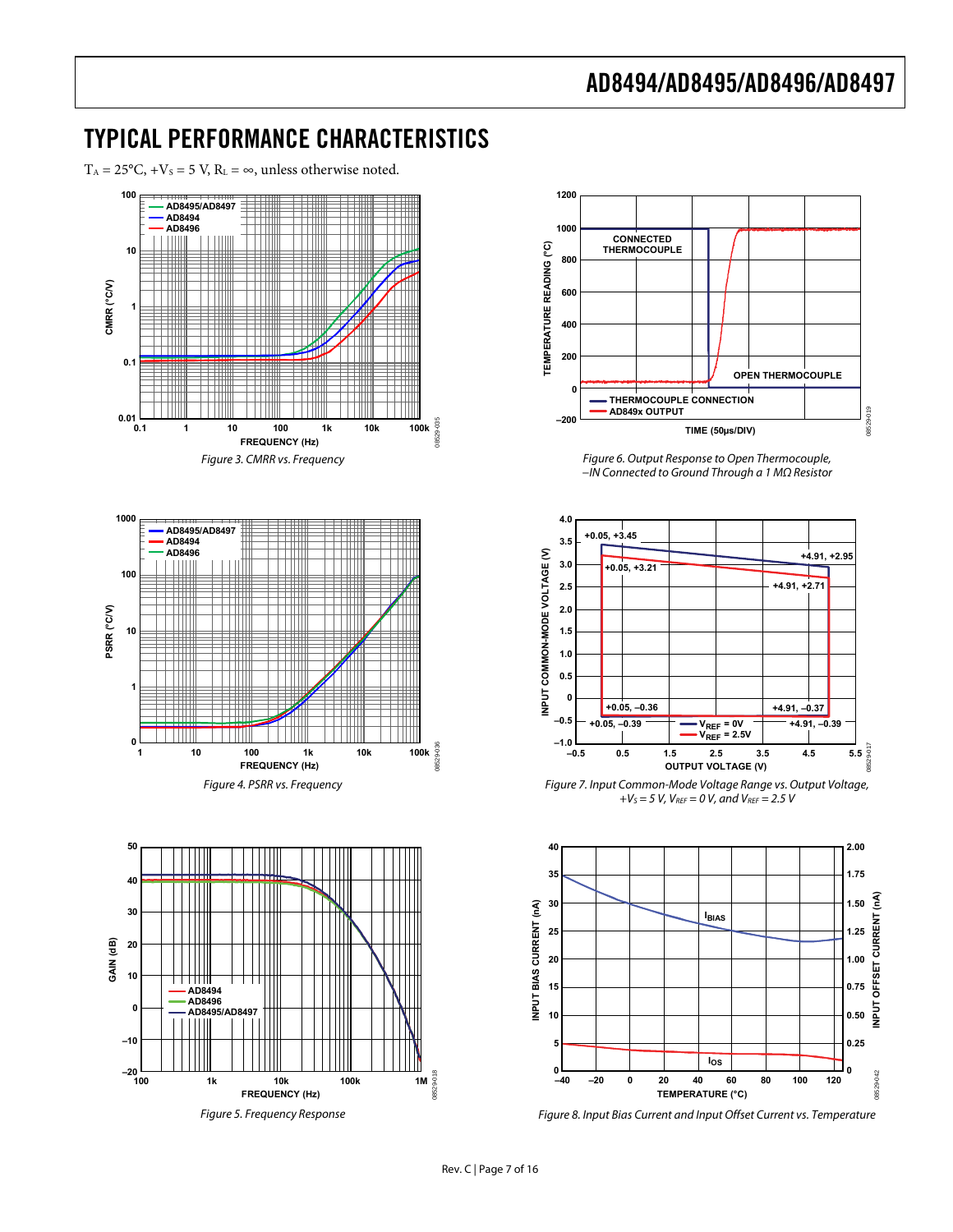

Figure 9. AD8494 Input Overvoltage Performance,  $+V_s = 2.7 V$  (Gain = 96.7)













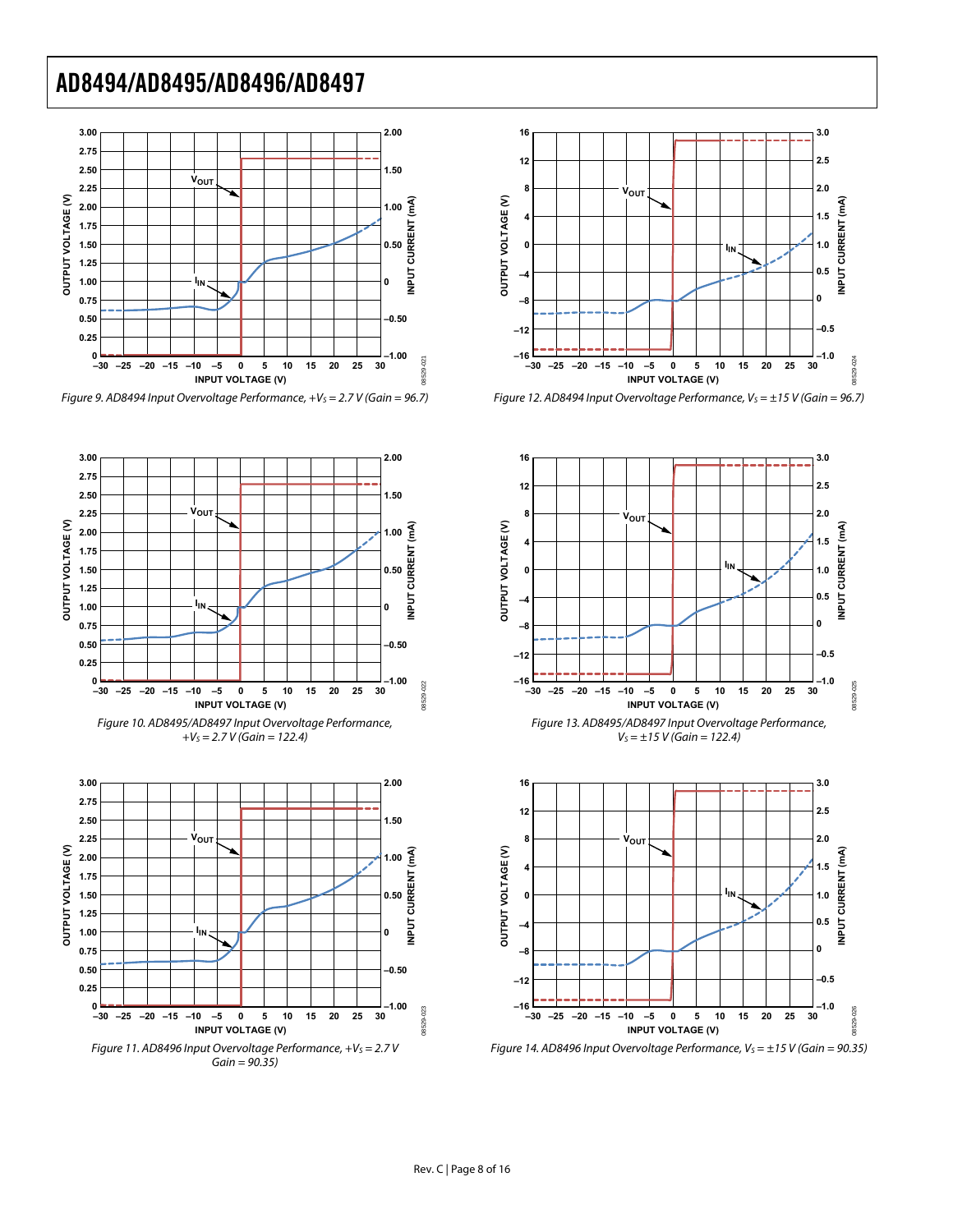

with Various Capacitive Loads

08529-029

8529-029



Figure 19. AD8494 Large-Signal Step Response and Settling Time



Figure 20. AD8496 Large-Signal Step Response and Settling Time









Figure 17. AD8495/AD8497 Large-Signal Step Response and Settling Time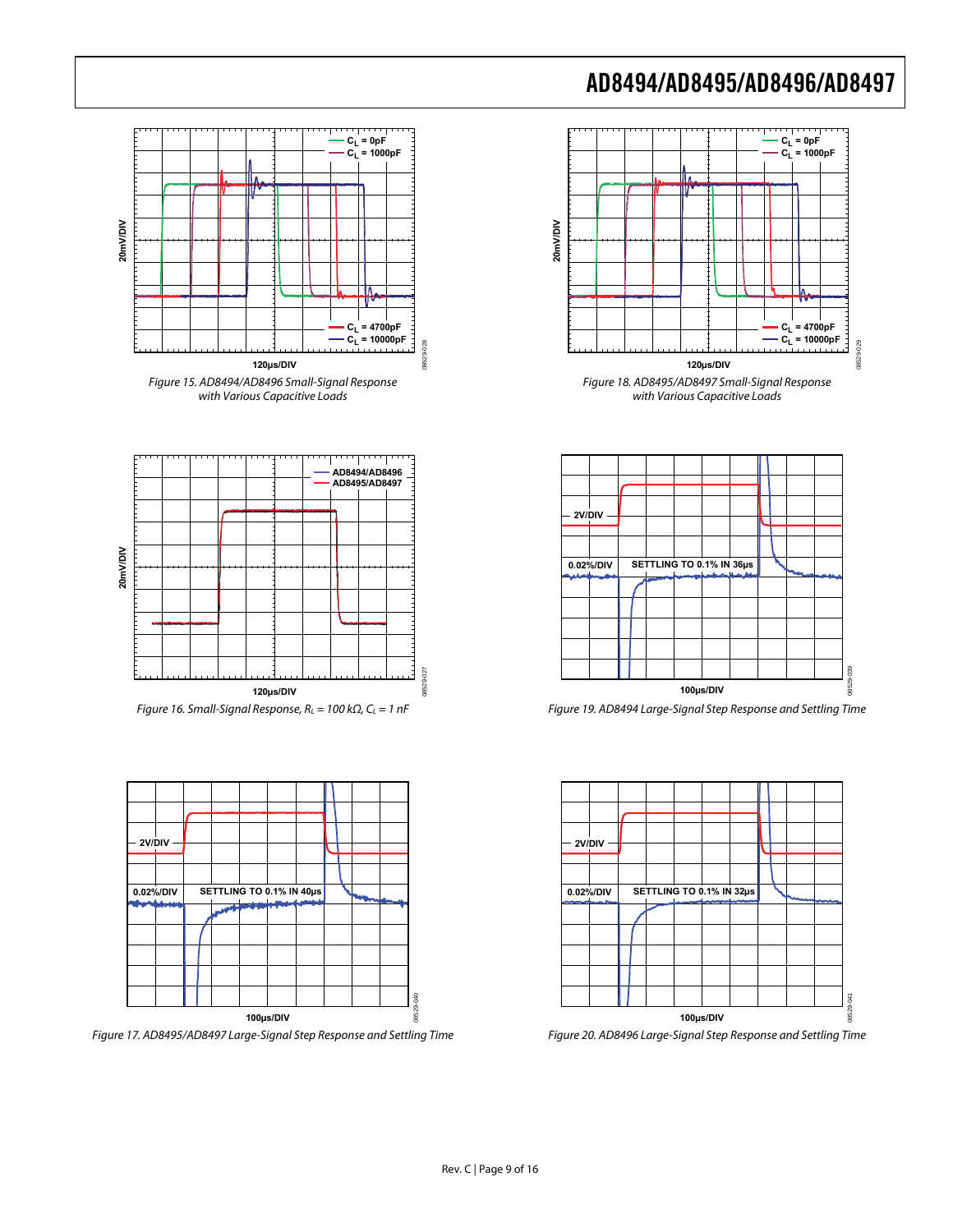









Figure 22. Output Voltage Swing vs. Load Resistance,  $V_S = \pm 5$  V



08529-033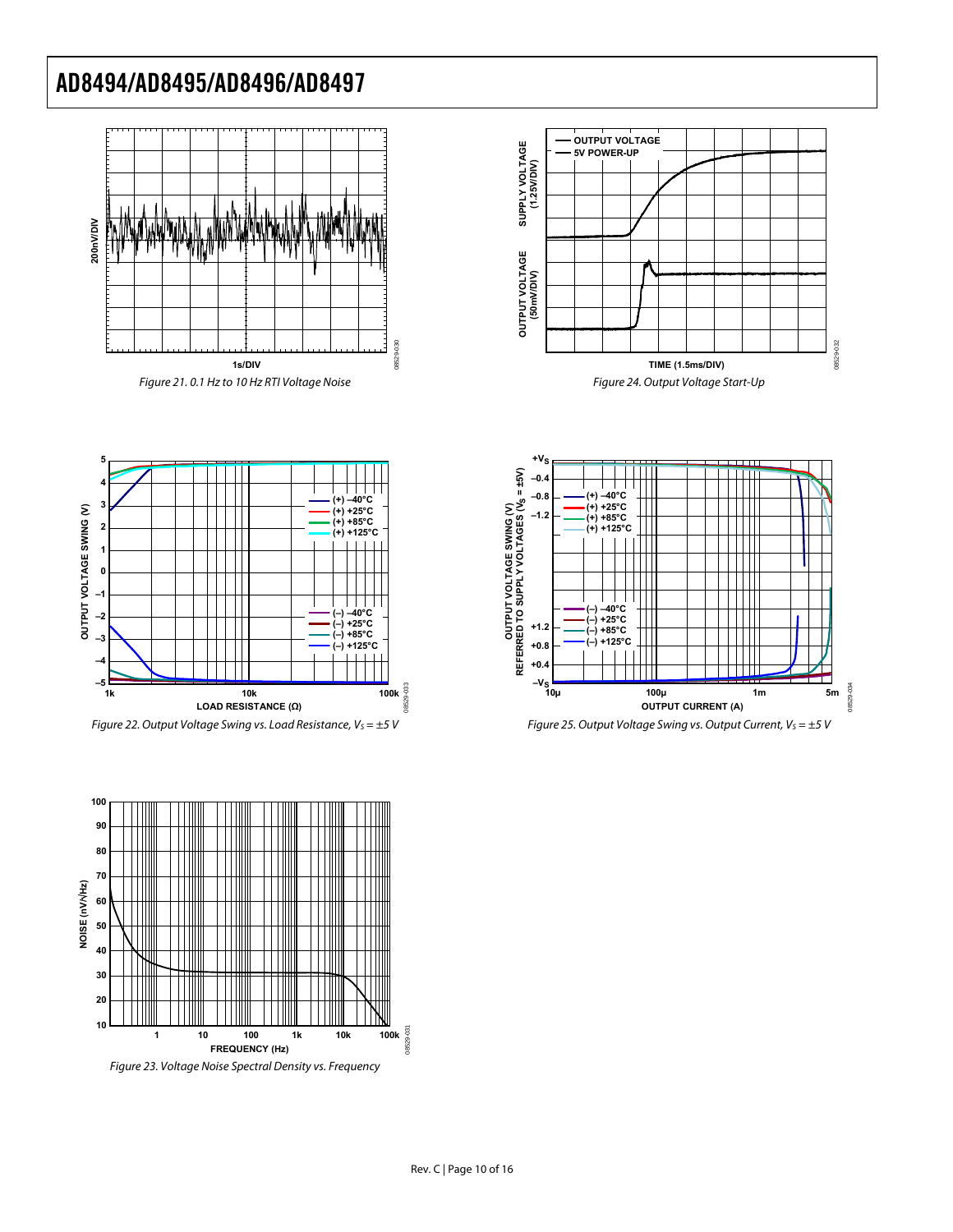### <span id="page-10-0"></span>THEORY OF OPERATION **THERMOCOUPLES**

<span id="page-10-1"></span>A thermocouple is a rugged, low cost temperature transducer whose output is proportional to the temperature difference between a measurement junction and a reference junction. It has a very wide temperature range. Its low level output (typically tens of microvolts per °C) requires amplification. Variation in the reference junction temperature results in measurement error unless the thermocouple signal is properly compensated.

A thermocouple consists of two dissimilar metals. These metals are connected at one end to form the measurement junction, also called the hot junction. The other end of the thermocouple is connected to the metal lines that lead to the measurement electronics. This connection forms a second junction: the reference junction, also called the cold junction.



To derive the temperature at the measurement junction  $(T<sub>MI</sub>)$ , the user must know the differential voltage created by the thermocouple. The user must also know the error voltage generated by the temperature at the reference junction  $(T_{RI})$ . Compensating for the reference junction error voltage is typically called cold junction compensation. The electronics must compensate for any changes in temperature at the reference (cold) junction so that the output voltage is an accurate representation of the hot junction measurement.

#### <span id="page-10-2"></span>**THERMOCOUPLE SIGNAL CONDITIONER**

The AD8494/AD8495/AD8496/AD8497 thermocouple amplifiers provide a simple, low cost solution for measuring thermocouple temperatures. These amplifiers simplify many of the difficulties of measuring thermocouples. An integrated temperature sensor performs cold junction compensation. A fixed-gain instrumentation amplifier amplifies the small thermocouple voltage to provide a 5 mV/°C output. The high common-mode rejection of the amplifier blocks common-mode noise that the long thermocouple leads can pick up. For additional protection, the high impedance inputs of the amplifier make it easy to add extra filtering.

[Table 6](#page-10-1) shows an example of a J type thermocouple voltage for various combinations of 0°C and 50°C on the reference and measurement junctions. [Table 6](#page-10-1) also shows the performance of the AD8494 amplifying the thermocouple voltage and compensating for the reference junction temperature changes, thus eliminating the error.

|                                                                           |                                                               | Table 0. Type Thermocouple voltages and AD0474 Readings |                   |  |
|---------------------------------------------------------------------------|---------------------------------------------------------------|---------------------------------------------------------|-------------------|--|
| <b>Measurement</b><br><b>Junction</b><br><b>Temperature</b><br>$(T_{MJ})$ | Reference<br><b>Junction</b><br>Temperature<br>$(T_{\rm RJ})$ | <b>Thermocouple</b><br><b>Voltage</b>                   | AD8494<br>Reading |  |
| $50^{\circ}$ C                                                            | $0^{\circ}$ C                                                 | $+2.585$ mV                                             | 250 mV            |  |
| $50^{\circ}$ C                                                            | $50^{\circ}$ C                                                | 0 <sub>m</sub>                                          | 250 mV            |  |
| 0°C                                                                       | $0^{\circ}$ C                                                 | 0 <sub>m</sub>                                          | 0 <sub>m</sub>    |  |
| 0°C                                                                       | $50^{\circ}$ C                                                | $-2.585$ mV                                             | 0 <sub>m</sub>    |  |

**Table 6. J Type Thermocouple Voltages and AD8494 Readings** 

#### **AD8494/AD8495/AD8496/AD8497 ARCHITECTURE**

[Figure 27](#page-10-2) shows a block diagram of the AD849x circuitry. The AD849x consists of a low offset, fixed-gain instrumentation amplifier and a temperature sensor.



Figure 27. Block Diagram

The AD849x output is a voltage that is proportional to the temperature at the measurement junction of the thermocouple  $(T_M)$ . To derive the measured temperature from the AD849x output voltage, use the following transfer function:

 $T_{MI} = (V_{OUT} - V_{REF})/(5 \text{ mV})^{\circ}C$ 

An ideal AD849x achieves this output with an error of less than ±2°C, within the specified operating ranges listed in [Table 7](#page-11-1).

#### **Instrumentation Amplifier**

A thermocouple signal is so small that considerable gain is required before it can be sampled properly by most ADCs. The AD849x has an instrumentation amplifier with a fixed gain that generates an output voltage of 5 mV/°C for J type and K type thermocouples.

$$
V_{OUT} = (T_{MI} \times 5 \text{ mV/}^{\circ}\text{C}) + V_{REF}
$$

To accommodate the nonlinear behavior of the thermocouple, each amplifier has a different gain so that the 5 mV/°C is accurately maintained for a given temperature measurement range.

- The AD8494 and AD8496 (J type) have an instrumentation amplifier with a gain of 96.7 and 90.35, respectively.
- The AD8495 and AD8497 (K type) have an instrumentation amplifier with a gain of 122.4.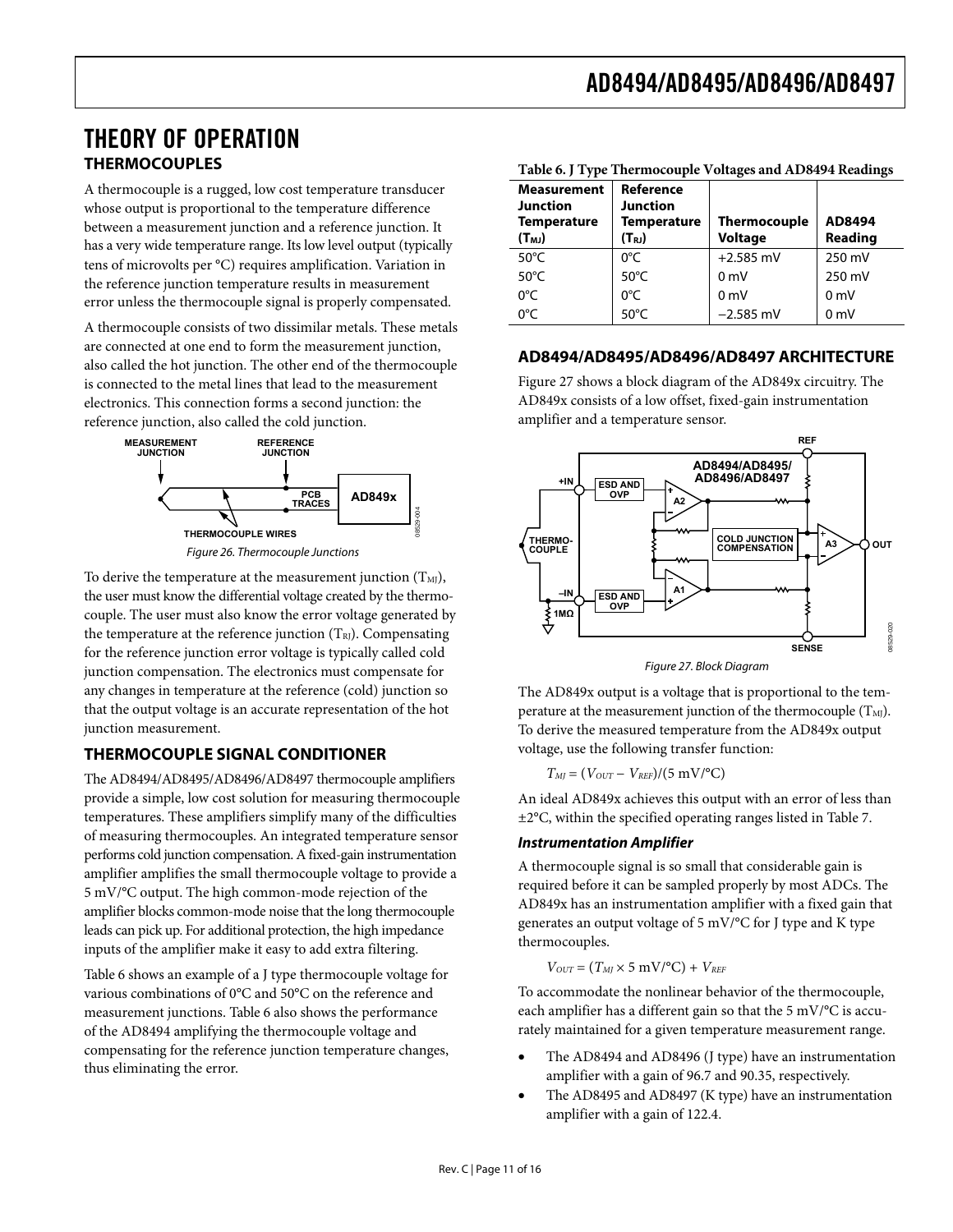<span id="page-11-0"></span>The small thermocouple voltages mean that signals are quite vulnerable to interference, especially when measured with single-ended amplifiers. The AD849x addresses this issue in several ways. Low input bias currents and high input impedance allow for easy filtering at the inputs. The excellent common-mode rejection of the AD849x prevents variations in ground potential and other common-mode noise from affecting the measurement.

#### **Temperature Sensor (Cold Junction Compensation)**

The AD849x also includes a temperature sensor for cold junction compensation. This temperature sensor is used to measure the reference junction temperature of the thermocouple and to cancel its effect.

- The AD8494/AD8495 cold junction compensation is optimized for operation in a lab environment, where the ambient temperature is around 25°C. The AD8494/AD8495 are specified for an ambient range of 0°C to 50°C.
- The AD8496/AD8497 cold junction compensation is optimized for operation in a less controlled environment, where the temperature is around 60°C. The AD8496/AD8497 are specified for an ambient range of 25°C to 100°C. Application examples for the AD8496/AD8497 include automotive applications, autoclave, and ovens.

#### **Thermocouple Break Detection**

The AD849x offers open thermocouple detection. The inputs of the AD849x are PNP type transistors, which means that the bias current always flows out of the inputs. Therefore, the input bias current drives any unconnected input high, which rails the output. Connecting the negative input to ground through a 1 MΩ resistor causes the AD849x output to rail high in an open thermocouple condition (see [Figure 6,](#page-6-1) [Figure 28](#page-11-2), and the [Ground Connection](#page-12-1) section).



Figure 28. Ground the Negative Input Through a 1 MΩ Resistor for Open Thermocouple Detection

#### <span id="page-11-2"></span>**Input Voltage Protection**

<span id="page-11-1"></span>The AD849x has very robust inputs. Input voltages can be up to 25 V from the opposite supply rail. For example, with a +5 V positive supply and a −3 V negative supply, the part can safely withstand voltages at the inputs from −20 V to +22 V. Voltages at the reference and sense pins should not go beyond 0.3 V of the supply rails.

#### **MAXIMUM ERROR CALCULATION**

As is normally the case, the AD849x outputs are subject to calibration, gain, and temperature sensitivity errors. The user can calculate the maximum error from the AD849x using the following information.

The five primary sources of AD849x error are described in this section.

#### **AD849x Initial Calibration Accuracy**

Error at the initial calibration point can be easily calibrated out with a one-point temperature calibration. See [Table 2](#page-2-1) for the specifications.

#### **AD849x Ambient Temperature Rejection**

The specified ambient temperature rejection represents the ability of the AD849x to reject errors caused by changes in the ambient temperature/reference junction. For example, with 0.025°C/°C ambient temperature rejection, a 20°C change in the reference junction temperature adds less than 0.5°C error to the measurement. See [Table 2](#page-2-1) for the specifications.

#### **AD849x Gain Error**

Gain error is the amount of additional error when measuring away from the measurement junction calibration point. For example, if the part is calibrated at 25°C and the measurement junction is 100°C with a gain error of 0.1%, the gain error contribution is  $(100^{\circ}C - 25^{\circ}C) \times (0.1\%) = 0.075^{\circ}C$ . This error can be calibrated out with a two-point calibration if needed, but it is usually small enough to ignore. See [Table 2](#page-2-1) for the specifications.

#### **Manufacturing Tolerances of the Thermocouple**

Consult the data sheet for your thermocouple to find the specified tolerance of the thermocouple.

#### **Linearity Error of the Thermocouple**

Each part in the AD849x family is precision trimmed to optimize a linear operating range for a specific thermocouple type and for the widest possible measurement and ambient temperature ranges. The AD849x achieves a linearity error of less than ±2°C, within the specified operating ranges listed in [Table 7](#page-11-1). This error is due only to the nonlinearity of the thermocouple.

| Table 7. AD047A ±2 © Accuracy Temperature Ranges |                                  |                     |                                               |                                                   |  |  |
|--------------------------------------------------|----------------------------------|---------------------|-----------------------------------------------|---------------------------------------------------|--|--|
| Part                                             | Thermo-<br>couple<br><b>Type</b> | Max<br><b>Error</b> | <b>Ambient</b><br><b>Temperature</b><br>Range | <b>Measurement</b><br><b>Temperature</b><br>Range |  |  |
| AD8494                                           |                                  | $\pm 2^{\circ}$ C   | $0^{\circ}$ C to 50 $^{\circ}$ C              | $-35^{\circ}$ C to +95 $^{\circ}$ C               |  |  |
| AD8495                                           | κ                                | $\pm 2^{\circ}$ C   | 0°C to 50°C                                   | $-25^{\circ}$ C to $+400^{\circ}$ C               |  |  |
| AD8496                                           |                                  | $\pm 2^{\circ}$ C   | 25°C to 100°C                                 | +55 $\degree$ C to +565 $\degree$ C               |  |  |
| AD8497                                           | Κ                                | $\pm 2^{\circ}$ C   | 25°C to 100°C                                 | $-25^{\circ}$ C to $+295^{\circ}$ C               |  |  |

#### **Table 7. AD849x ±2°C Accuracy Temperature Ranges**

For temperature ranges outside those listed in [Table 7](#page-11-1) or for instructions on how to correct for thermocouple nonlinearity error with software, see the [AN-1087](http://www.analog.com/AN-1087) Application Note for additional details.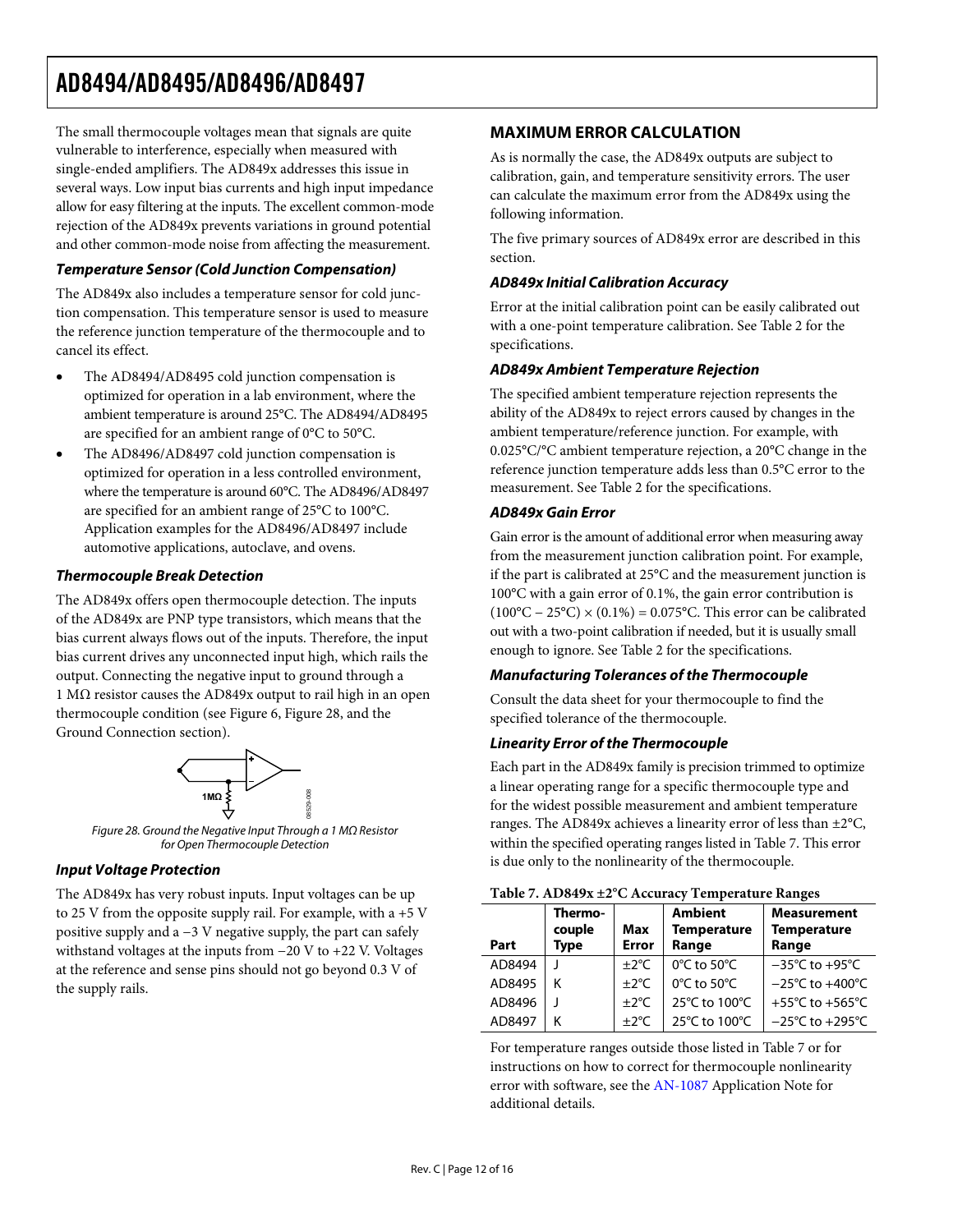### <span id="page-12-0"></span>**RECOMMENDATIONS FOR BEST CIRCUIT PERFORMANCE**

#### **Input Filter**

A low-pass filter before the input of the AD849x is strongly recommended (see [Figure 29\)](#page-12-2), especially when operating in an electrically noisy environment. Long thermocouple leads can function as an excellent antenna and pick up many unwanted signals.

The filter should be set to a low corner frequency that still allows the input signal to pass through undiminished. The primary purpose of the filter is to remove RF signals, which, if allowed to reach the AD849x, can be rectified and appear as temperature fluctuations.



Figure 29. Filter for Any Thermocouple Style

<span id="page-12-2"></span>To prevent input offset currents from affecting the measurement accuracy, the filter resistor values should be less than 50 kΩ.

#### <span id="page-12-1"></span>**Ground Connection**

It is always recommended that the thermocouple be connected to ground through a 100 kΩ to 1 MΩ resistor placed at the negative (inverting) input of the amplifier on the PCB (see [Figure 30](#page-12-3)). This solution works well regardless of the thermocouple tip style.



<span id="page-12-3"></span>If there is no electrical connection at the measurement junction **Debugging Tip** (insulated tip), the resistor value is small enough that no meaningful common-mode voltage is generated. If there is an electrical connection through a grounded or exposed tip, the resistor value is large enough that any current from the measurement tip to ground is very small, preventing measurement errors.

The AD849x inputs require only one ground connection or source of common-mode voltage. Any additional ground connection is detrimental to performance because ground loops can form through the thermocouple, easily swamping the small thermocouple signal. Grounding the thermocouple through a resistor as recommended prevents such problems.

#### **Keeping the AD849x at the Same Temperature as the Reference Junction**

The AD849x compensates for thermocouple reference junction temperature by using an internal temperature sensor. It is critical to keep the reference junction (thermocouple-to-PCB connection) as close to the AD849x as possible. Any difference in temperature between the AD849x and the reference junction appears directly as temperature error. Temperature difference between the device and the reference junction may occur if the AD849x is not physically close to the reference junction or if the AD849x is required to supply large amounts of output power.



Figure 31. Compensating for Thermocouple Reference Junction Temperature

#### **Driving the Reference Pin**

The AD849x comes with a reference pin, which can be used to offset the output voltage. This is particularly useful when reading a negative temperature in a single-supply system.



Figure 32. Driving the Reference Pin

For best performance, the reference pin should be driven with a low output impedance source, not a resistor divider. The [AD8613](http://www.analog.com/AD8613) Figure 30. Ground the Thermocouple with a 1 MΩ Resistor and the [OP777](http://www.analog.com/OP777) are good choices for the buffer amplifier.

If the AD849x is not providing the expected performance, a useful debugging step is to implement the ambient temperature configuration in [Figure 34](#page-13-1). If the ambient temperature sensor does not work as expected, the problem is likely with the AD849x or with the downstream circuitry. If the ambient temperature sensor configuration is working correctly, the problem typically lies with how the thermocouple is connected to the AD849x. Common errors include an incorrect grounding configuration or lack of filtering.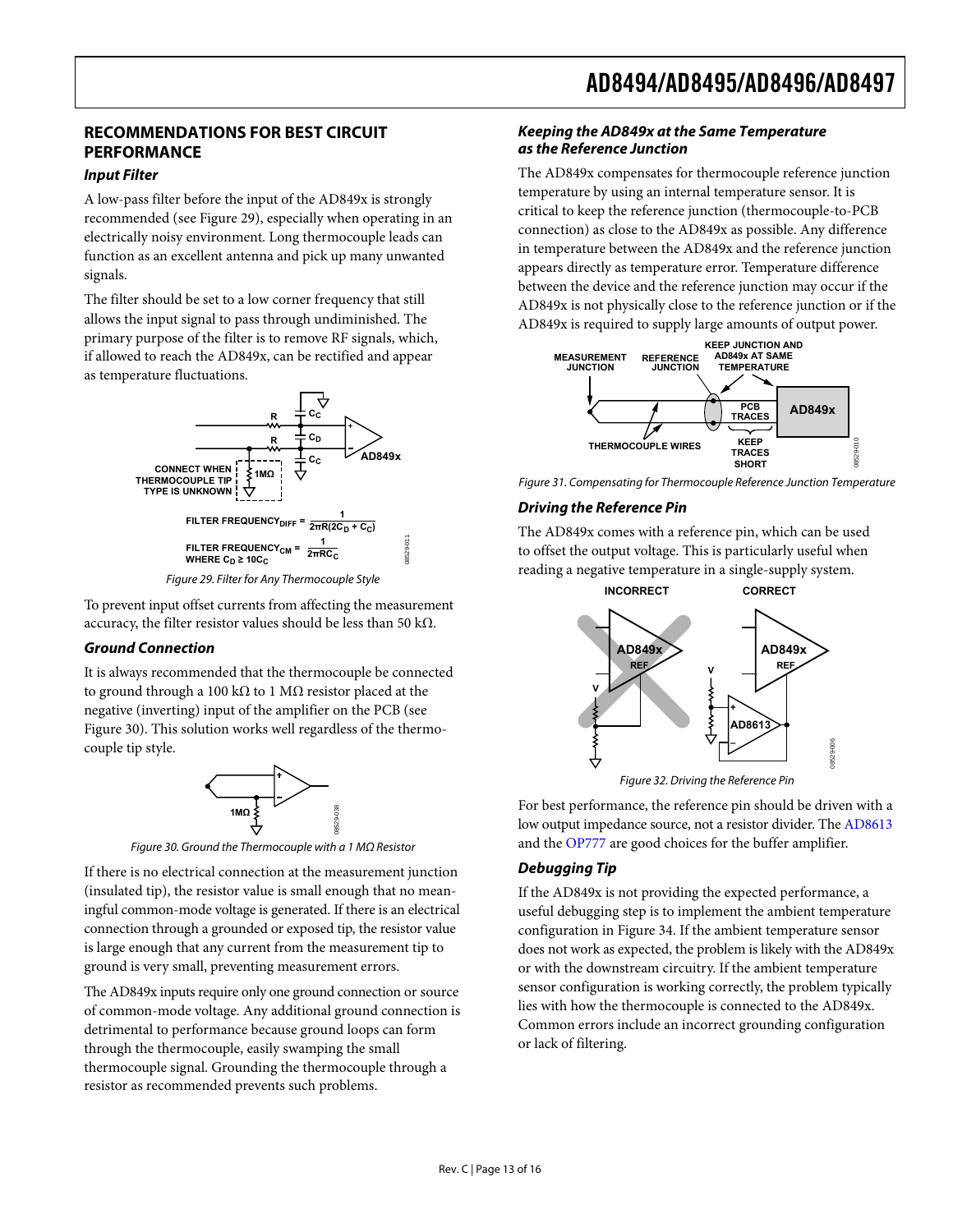### <span id="page-13-0"></span>APPLICATIONS INFORMATION **BASIC CONNECTION**

[Figure 33](#page-13-2) shows an example of a basic connection for the AD849x, with a J type or K type thermocouple input.



Figure 33. Basic Connection for the AD849x

<span id="page-13-2"></span>To measure negative temperatures, apply a voltage at the reference pin to offset the output voltage at 0°C. The output voltage of the AD849x is

 $V_{OUT} = (T_M \times 5 \text{ mV} / \text{°C}) + V_{REF}$ 

<span id="page-13-1"></span>A filter at the input is recommended to remove high frequency noise. The 1  $MΩ$  resistor to ground enables open thermocouple detection and proper grounding of the thermocouple. The sense pin should be connected to the output pin of the AD849x.

Decoupling capacitors should be used to ensure clean power supply voltages on + $V_s$  and, if using dual supplies, on  $-V_s$ , also. A 0.1 μF capacitor should be placed as close as possible to each AD849x supply pin. A 10 μF tantalum capacitor can be used farther away from the part and can be shared.

#### **AMBIENT TEMPERATURE SENSOR**

The AD849x can be configured as a standalone Celsius thermometer with a 5 mV/°C output, as shown in [Figure 34.](#page-13-1) The thermocouple sensing functionality is disabled by shorting both AD849x inputs to ground; the AD849x simply outputs the value from the on-board temperature sensor.

As a temperature sensor, the AD8494 has a measurement temperature range of −40°C to +125°C with a precision output of



Figure 34. Ambient Temperature Sensor

The AD8494 is the best choice for use as an ambient temperature sensor. The AD8495, AD8496, and AD8497 can also be configured as ambient temperature sensors, but their output transfer functions are not precisely 5 mV/°C. For information about the exact transfer functions of the AD8494/AD8495/ AD8496/AD8497, see the [AN-1087](http://www.analog.com/AN-1087) Application Note for additional details.

The thermometer mode can be particularly useful for debugging a misbehaving circuit. If the basic connection is not working, disconnect the thermocouple and short both inputs to ground. If the system reads the ambient temperature correctly, the problem is related to the thermocouple. If the system does not read the ambient temperature correctly, the problem is with the AD849x or with the downstream circuitry.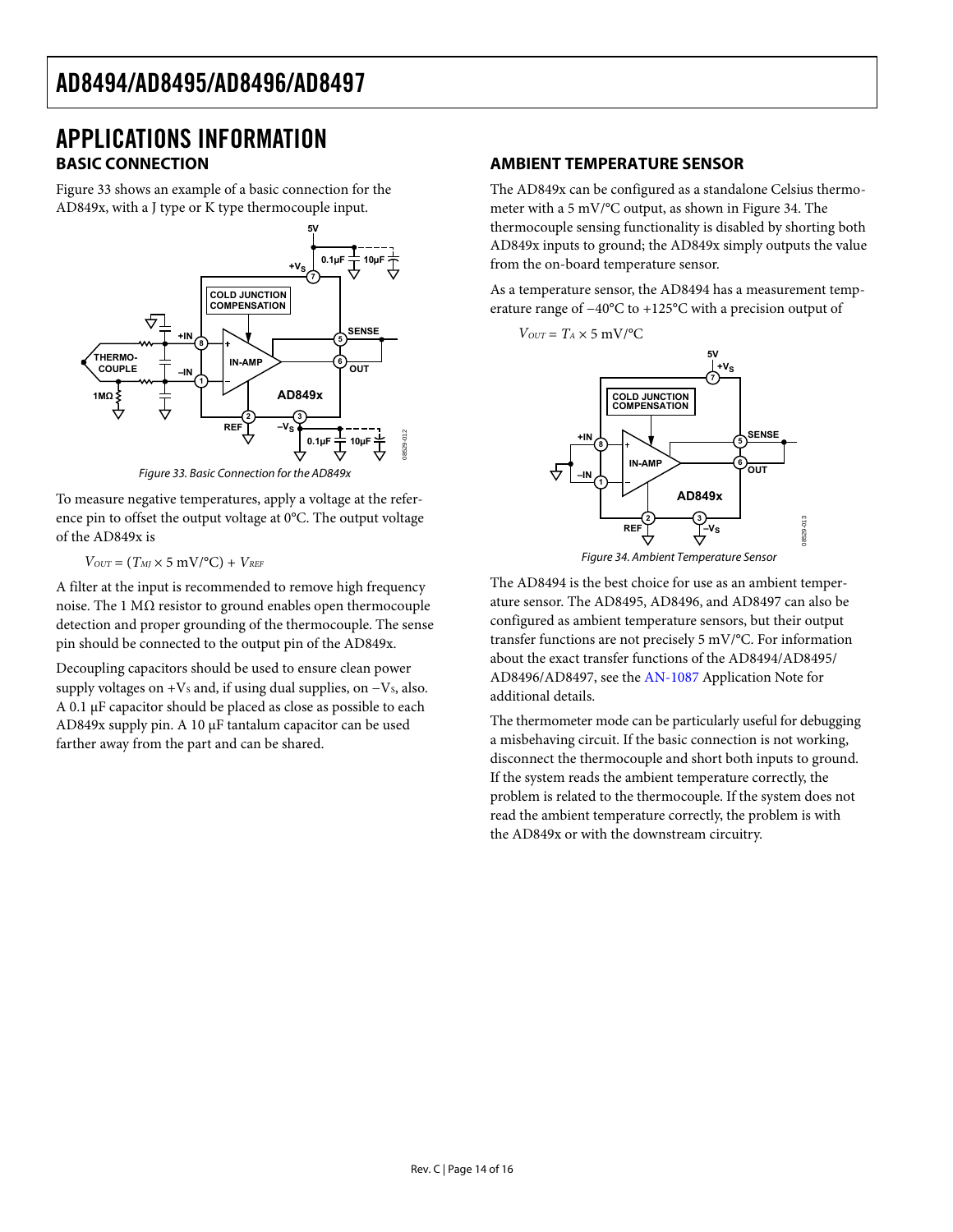#### <span id="page-14-0"></span>**SETPOINT CONTROLLER**

The AD849x can be used as a temperature setpoint controller, with a thermocouple input from a remote location or with the AD849x itself being used as a temperature sensor. When the measured temperature is below the setpoint temperature, the output voltage goes to  $-V_s$ . When the measured temperature is above the setpoint temperature, the output voltage goes to  $+V_s$ . For best accuracy and CMRR performance, the setpoint voltage should be created with a low impedance source. If the setpoint voltage is generated with a voltage divider, a buffer is recommended.



Hysteresis can be added to the setpoint controller by using a resistor divider from the output to the reference pin, as shown in [Figure 36](#page-14-1). The hysteresis in °C is



Figure 36. Adding 10 Degrees of Hysteresis

<span id="page-14-1"></span>A resistor equivalent to the output resistance of the divider should be connected to the sense pin to ensure good CMRR.

#### **MEASURING NEGATIVE TEMPERATURES**

The AD849x can measure negative temperatures on dual supplies and on a single supply. When operating on dual supplies with the reference pin grounded, a negative output voltage indicates a negative temperature at the thermocouple measurement junction.

 $V_{OUT} = (T_M \times 5 \text{ mV} / \text{°C}) + V_{REF}$ 

When operating the AD849x on a single supply, level-shift the output by applying a positive voltage (less than  $+V_s$ ) on the reference pin. An output voltage less than  $V_{REF}$  indicates a negative temperature at the thermocouple measurement junction.

#### **REFERENCE PIN ALLOWS OFFSET ADJUSTMENT**

The reference pin can be used to level-shift the AD849x output voltage. This is useful for measuring negative temperatures on a single supply and to match the AD849x output voltage range to the input voltage range of the subsequent electronics in the signal chain.

The reference pin can also be used to offset any initial calibration errors. Apply a small reference voltage proportional to the error to nullify the effect of the calibration error on the output.